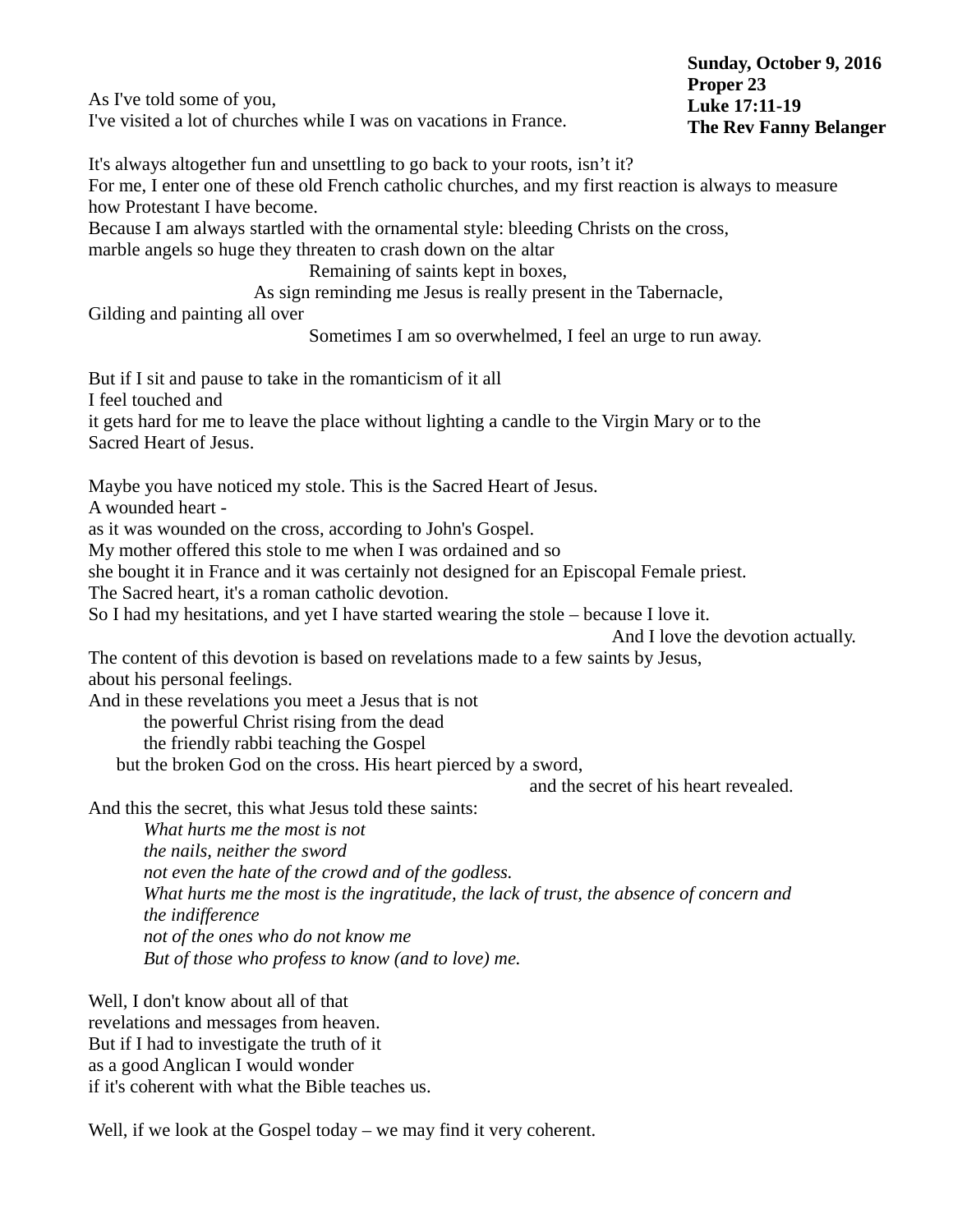If we look at the Gospel today, we may find what is deep inside Jesus's heart, and what is the worst of Christ's pain. Not the nails, neither the sword But the absence of concern and the indifference of those who profess to relate to him.

Ten lepers are coming to Jesus

Not too close, though. *Ten lepers approached him, keeping their distance* - except for one of them.

Except for one of them whom, after he is cleansed

will come back

to fall on his knees at Jesus's feet and thank him – The other lepers won't.

Leprosy was a terrible disease and it still is.

You probably know a little about how it was dealt with at Jesus's time.

Although it's only mildly contagious, lepers were total outcast.

Religious people really thought God's judgment was on the lepers.

They were cursed by the worst plague.

And that's why they had to show themselves to the priests, if they'd ever recover from their illness. Until then, lepers had to stay away from everybody, they had to leave town, their occupations, their friends and families. They were like living dead.

And actually being a living dead, that's exactly what leprosy is all about, even in a physiological way. Because the interesting thing about leprosy is that, contrary to most diseases, it's not painful.

You don't feel a thing and that's the issue.

When you have leprosy, you're numb, you cannot feel your body anymore,

because your nerves don't work anymore.

Your members curl up on themselves, they shrink.

And so what happens is that since you're not sensitive to your environment

you don't react to it and you can't help hurting yourself,

you injure yourself with fire or boiling water

and you may end up losing your organs or even dying of exposure

because you've lost your sense of self, you've lost track of your own life. You're this nobody in a no man's land

*Stuck on the frontier between Galilee and Samaria.*

And so Jesus cleanses the ten lepers.

He saves their skins – literally

they are able to feel their bodies again.

And yet, yet the story tells us

only one of them *saw he was healed.*

Nine are cleansed. Only one is healed.

Realizes he has been made well, comes back and says thanks.

And so Jesus asks: *Were not the ten made clean? But the other nine, where are they? Was none of them found to return and to praise God?*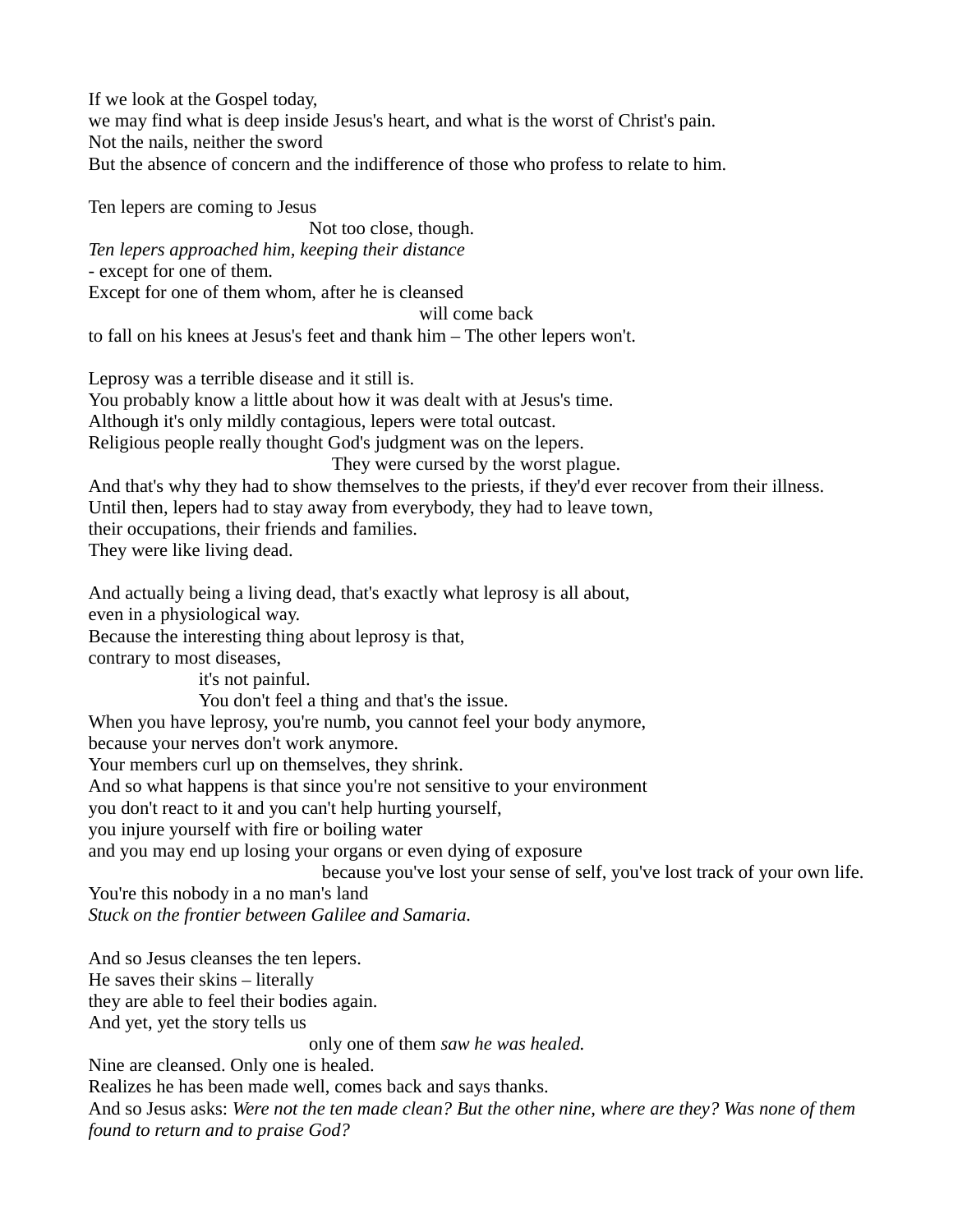Alright, so now the story takes us to the next level: Jesus is not talking any more about a disease of the body. Jesus is talking about a disease of the soul. And this is what the story tells us: Sin, the disease of the soul, is like what leprosy does to the body, it's like what depression does the brain: It's the incapacity to feel and to respond to what we feel.

I know we often figure sin as the bad things we do, think or say. But, see it looks like for Jesus the real issue, God's judgment is not so much about misbehaving. What makes Jesus indignant about the lepers is not their disease, but their lack of responsiveness. Sin is not so much our uncleanness than our immobility, our indifference, our souls being dead.

Only one comes back from the dead, almost literally. The tenth. This man, he finds the energy to be his own person. He does not go with the flock, you see, because he finds it inside of him to respond, to shout his joy.

*Praising God in a loud voice, he prostrated himself at Jesus's feet and he thanked him.*

Well, would not we expect all of the lepers to do that? These nine guys, they are cured from the worst disease and what happens is that they don't even react. They just go on their way!

And the worst of all is that they may all be very religious people. The nine

– they go to meet the priests.

They do what is expected from them, from their tradition.

Moreover, they do what Jesus tells them to do.

But the tenth man, he finds out that true religion

isn't in the Temple, isn't in the priests, isn't even about

saying Amen to everything Jesus tells him to do.

*It's not even about saying Amen to everything Jesus tells him to do.*

True religion is about

knowing you're alive and being thankful for it and giving your heart back

to the one who saved you.

To the one who loves you.

We often says this Gospel is about thankfulness, well

this is what thankfulness looks like.

Maybe you were taught thankfulness is about sending thank you cards.

For me, thankfulness was about eating up my soup because they were starving children in Ethiopia and so my grandmother reminded me I had to be thankful for what I had...

Well according to the Gospel, thankfulness isn't about sucking it up because it could be worse It's not even about being polite or satisfied enough with our own lot.

Thankfulness is about cracking up with joy

living life to the full

taking chances, doing crazy stuff for the love of God.